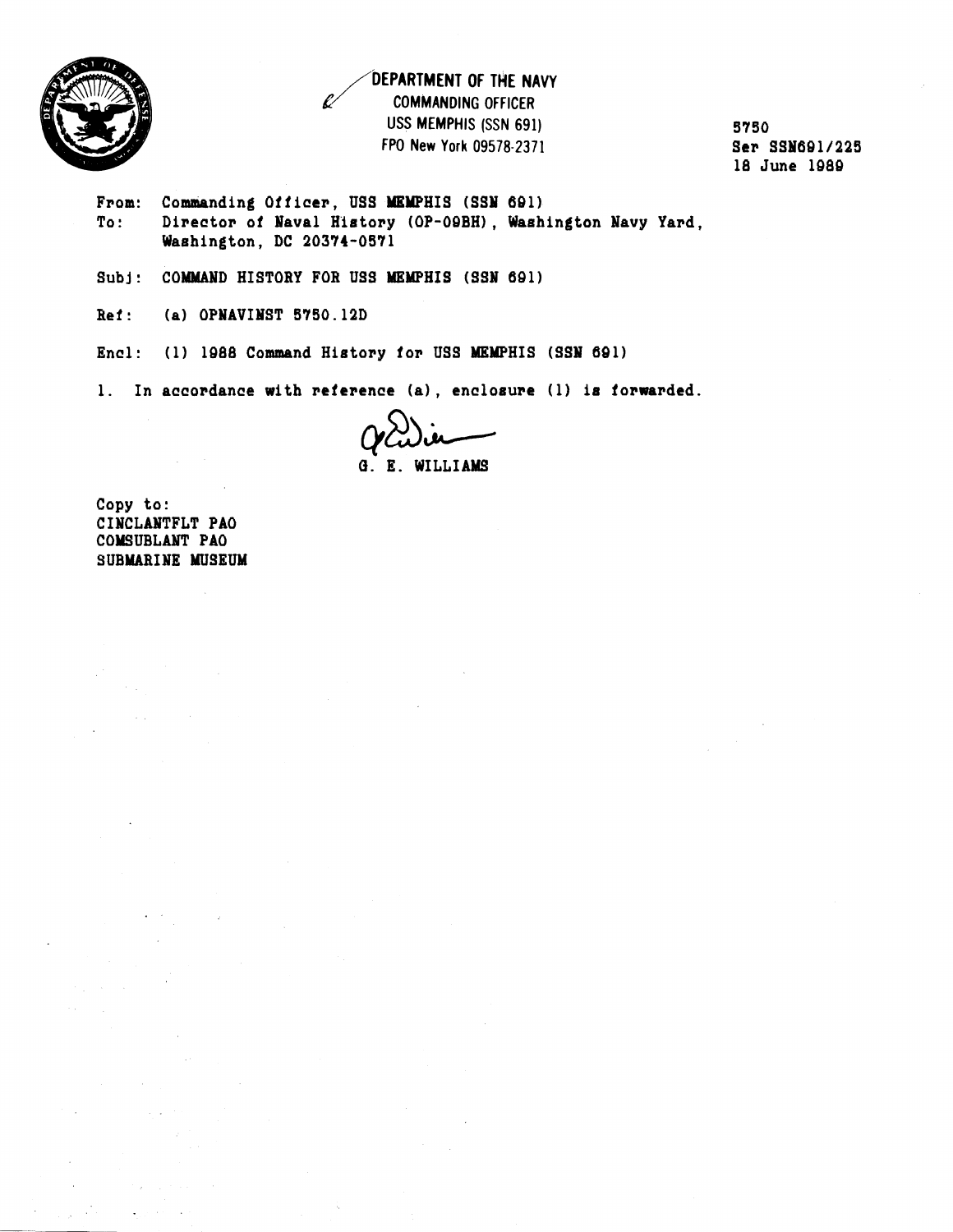## **Part I** - **Command Composition and Organization**

**USS MEMPHIS (SSN 891) is a Lo8 Angeles Class fast attack, nuclear powered submarine whose primary mission is anti-submarine warfare (ASW). She is homeported in Norfolk, Virginia and eupports the following operational Chain of Command: Commander Submarine Squadron EIOHT, Commander Submarine Force, U.S. Atlantic Fleet and Commander in Chief, U.S. Atlantic Fleet. USS MEMPHIS (SSN 891) reports administratively to Commander Submarine CIroup SIX via Commander Submarine Squadron EICIHT** .

**The Commanding Officer for the duration of 1988 was Commander CIary E. Williame, USN.** 

Part II - Chronology

| $01$ JAN - 10 JAN   |  | Complete Upkeep, La Maddalena, Italy                         |
|---------------------|--|--------------------------------------------------------------|
| $11$ JAN - 03 FEB   |  | ASW Operations                                               |
| 04 FEB - 10 FEB     |  | Upkeep, La Maddalena, Italy                                  |
| 12 FEB - 15 FEB     |  | Port Visit, Naples, Italy                                    |
| 16 FEB - 08 MAR     |  | ASW Operations                                               |
| 09 MAR              |  | PERSTRANS Rota, Spain/Outchop Mediterranean Sea              |
| $10$ MAR $-11$ MAR  |  | HUMEVAC, Lisbon, Portugal                                    |
| 14 MAR              |  | ASW Exercise                                                 |
| 15 MAR              |  | PERSTRANS Bermuda                                            |
| $17$ MAR - $19$ MAR |  | Surprise Operational Reactor Safeguards Examination (ORSE)   |
| $20$ MAR - 02 APR   |  | Stand Down, inport Norfolk                                   |
| 11 APR $-$ 13 APR   |  |                                                              |
|                     |  |                                                              |
| $14$ APR - 01 MAY   |  | Upkeep, Norfolk, Va                                          |
| $02$ MAY - 11 MAY   |  | Operations with Commander Destroyer Squadron TWO FOUR        |
| 19 MAY - 23 MAY     |  | Inport, Annapolis, MD (USNA Graduation Week)                 |
| $01$ JUN - $05$ JUN |  | Operations with Commander Destroyer Squadron THREE SIX       |
| 06 JUN - 09 JUN     |  | NATO Exercise MARCOT with Canadian Navy                      |
| 14 JUN - 16 JUN     |  | Operations with USS THEODORE ROOSEVELT (CVN-71) Battle Group |
| 16 JUN - 19 JUN     |  | Port Visit St. Croix, U.S. Virgin Islands                    |
| 21 JUN - 23 JUN     |  | Operations with USS THEODORE ROOSEVELT (CVN-71) Battle Group |
| 24 JUN - 29 JUN     |  | Transit, Type Training                                       |
| 05 JUL - 11 JUL     |  | Midshipman Second Class Indoctrination/Training at AUTEC     |
| 12 JUL - 13 JUL     |  | Port Visit, Port Canaveral, Florida                          |
| 16 JUL              |  | MK 48, Harpoon and Tomahawk proficiency, AUTEC               |
| 17 JUL - 20 JUL     |  | Tactical Readiness Evaluation (TRE)                          |
| 21 JUL - 10 AUG     |  | Upkeep, Norfolk, Va                                          |
| 11 AUG - 31 OCT     |  | Selected Restricted Availability (SRA), Sea Trials and       |
|                     |  | guarantee period, Norfolk, Va                                |
| $01$ NOV - 04 NOV   |  | Underway Type Training                                       |
| 07 NOV - 11 NOV     |  | Underway Type Training                                       |
| 11 NOV - 04 DEC     |  | Upkeep, Norfolk, Va                                          |
| 05 DEC - 09 DEC     |  | Underway Type Training                                       |
| 11 DEC $-$ 16 DEC   |  | Inport, Norfolk, Va                                          |
| 17 DEC - 31 DEC     |  | Holiday Stand Down                                           |